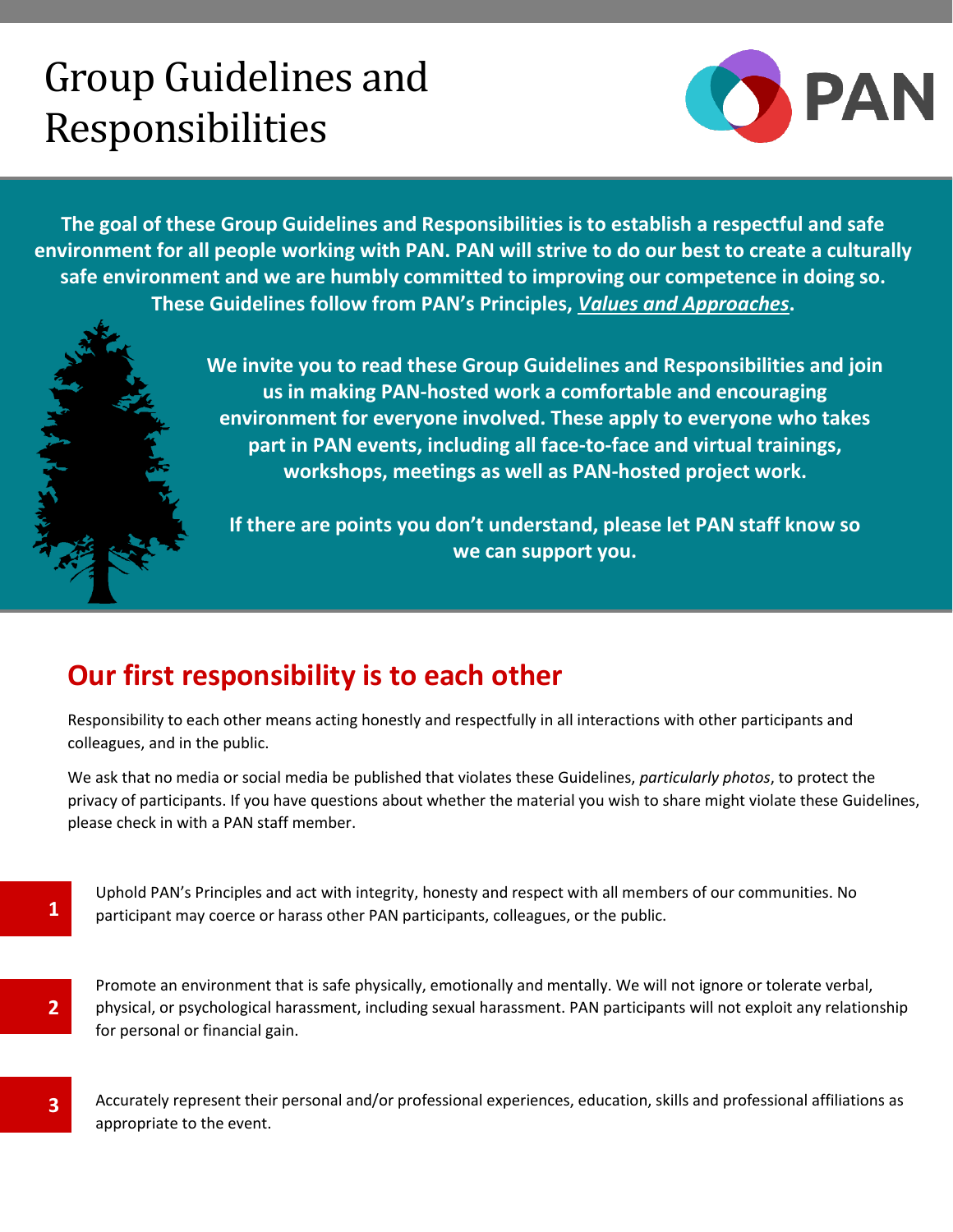Respect the confidentiality and privacy of participants and colleagues including:

- Avoid naming (or identifying someone through descriptive details) or sharing information about another PAN participant.
- Avoid naming (or identifying, as detailed above) or sharing information about clients, former clients, or clients' family members.
- Avoid naming, identifying, or sharing information about people at events and following events (except when specifically advised to do so by law).
- In some situations, the content of discussions may be confidential, and event coordinators will advise if the information discussed at events may *or may not* be shared after the event. If you are not sure if you are allowed to share information check with a PAN staff member before doing so.
- Don't post or share any identifying information or photos on social media that violates these Guidelines. This especially applies to photos to protect the privacy of participants and participant names. If you have questions about whether the content you wish to share might violate these Guidelines, please check in with a PAN staff member before sharing.
- PAN takes care to produce recordings and/or reports from meetings to make sure information is presented in context and that people's personal information or photos are only used with consent. As such, please do not take screen captures or photos during virtual events.

There may be disagreements. Participants come from diverse backgrounds and may not agree with one another on all issues. All discussions will be based on mutual respect and courtesy to listen without prejudice.

#### **Our Second Responsibility is to PAN**

In order to ensure a healthy, collaborative and effective network for communication, education, mutual support, collective advocacy and action for HIV and hepatitis C related issues, PAN participants will be responsible for their behaviours, as outlined here.

Be present to honour the territorial acknowledgments and participate in reconciliation efforts with Indigenous peoples that are part of PAN programming.

**3**

**1**

**6**

Take care of ourselves at meetings (i.e. move around, take a break, leave the room if need be).

Act and speak in ways that aim to reduce the stigma and harms associated with HIV, hepatitis C, racism and colonialism, drug use, and related issues that affect health.

**5**